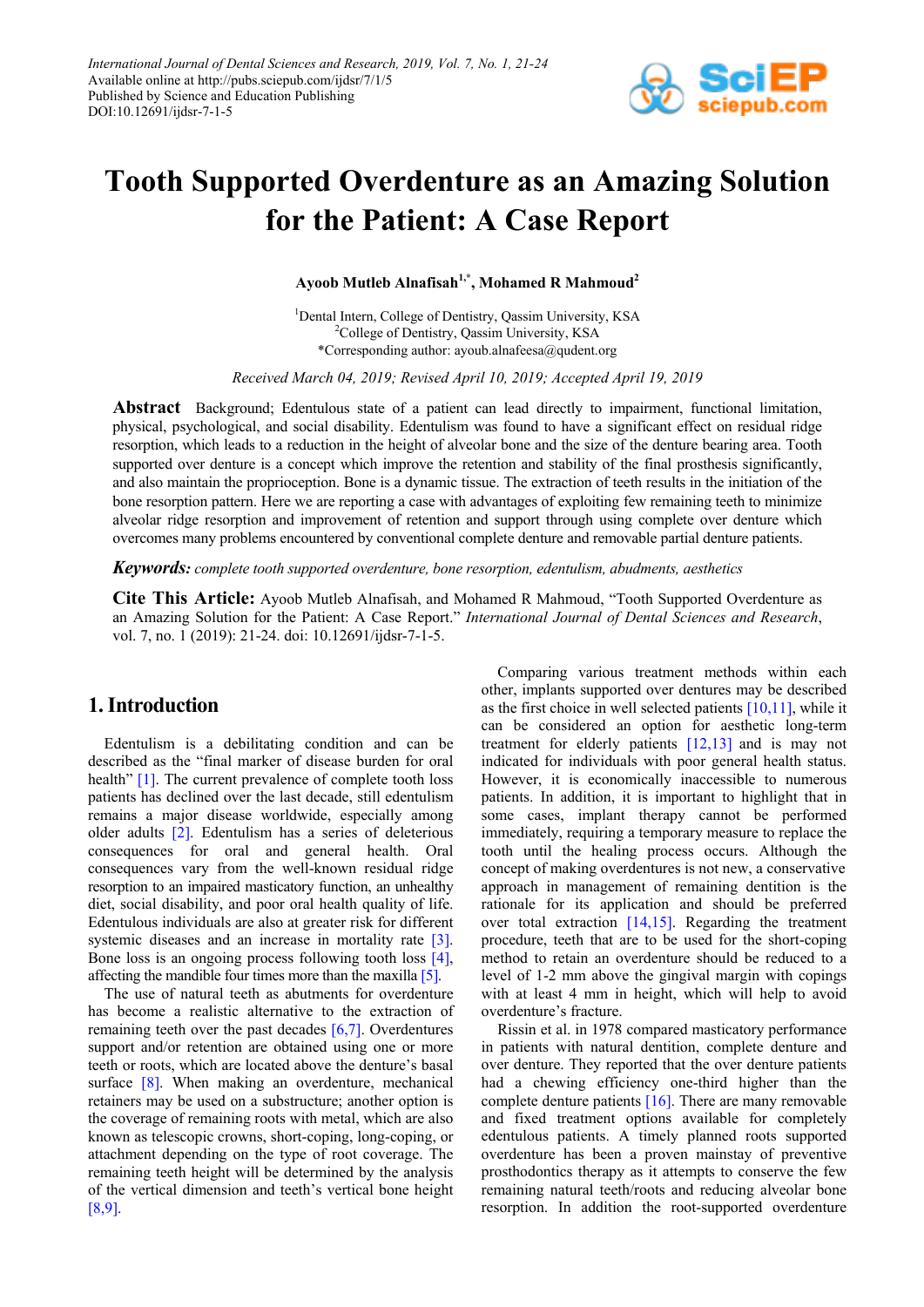offers a variety of advantages, including secured prosthesis support, proprioceptive feedback, and economic and psychological benefits [\[17,18\].](#page-3-11) It has been observed that alveolar bone resorbs at a faster rate without the support of natural dentition. Retained roots maintain alveolar bone, which will support an overdenture and prevent rapid bone loss [\[19\].](#page-3-12) An overdenture preparation must involve assessment of the inter-occlusal distance, there must be sufficient space for roots, metal copings and possible attachments, together with an adequate thickness of the denture base material and artificial teeth, all without jeopardizing the strength of the dentur[e \[20\].](#page-3-13)

# **2. Case Report**

A 62 years old male patient reported to the Dental Clinic Center, College of dentistry, Qassim University, KSA. The patient was asked to replace his missing teeth due to difficulty in chewing and unpleasant appearance. The patient was systemically disease free.

Intraoral examination revealed a maxillary Kennedy's Class I modification two partially edentulous opposing mandibular Kennedy's Class I partially edentulous [\(Figure 1\)](#page-1-0).

<span id="page-1-0"></span>



Clinically, mobility was found in the remaining right and left lower first premolars. Periodontal findings were significant. There was calculus, gingival recession, pocket formation along with caries in the right and left lower premolars

The radiographs revealed a pathological lesion was detected in lower premolars and endodentically treated upper left premolar.

The classical treatment plan consists of Phase I: oral health education and scaling& root planing, and Extraction of right and left lower premolars. Phase II: endodentic retreatment for upper left second premolar. Phase III: fabrication of teeth supported Complete over denture in the maxillary arch and acrylic partial denture Kennedy's class I in lower arch. Phase IV: Follow up, and post insertion care.

A preliminary maxillary and mandibular Alginate impression (Cavex CA37- BV 2003 RW Haarlem, the Netherlands) was made in stock tray and custom trays were constructed on the diagnostic cast.

A final maxillary impression was made using Zinc oxide impression material (Cavex Outline Eugenol impression paste- BV 2003 RW Haarlem, the Netherlands) and final mandibular impression was made using the regular body (Aquasil, Dentsply) . [\(Figure 2\)](#page-1-1).

<span id="page-1-1"></span>

**Figure 2**.

Cranio-maxilary relation recorded using Face bow transfer and the Maxillo-mandibular relations were recorded using centric and eccentric jaw relation record. (Dentatus Articulator- Dentatus AB /SE-163 08 Spånga/ SWEDEN) which it is transferred to the semi adjustable articulator [\(Figure 3\)](#page-1-2).

<span id="page-1-2"></span>

Teeth arrangement and trial placement of the upper and lower waxed up dentures were checked, with slight adjustment of the mandibular occlusal plane to can achieve the balanced occlusion. [\(Figure 4\)](#page-2-0).

The dentures were acrylised in heat cure polymerizing resin (Lucitone 199Denture base resin Powder, Liquid, Dentsply). After finishing and polishing, the maxillary complete over denture and mandibular partial denture were checked for support, retention, stability, extension, fitting using pressure indicating past (Sultan Healthcare) and occlusion in the patient's mouth, and then the both dentures were delivered to the patient [\(Figure 5\)](#page-2-1).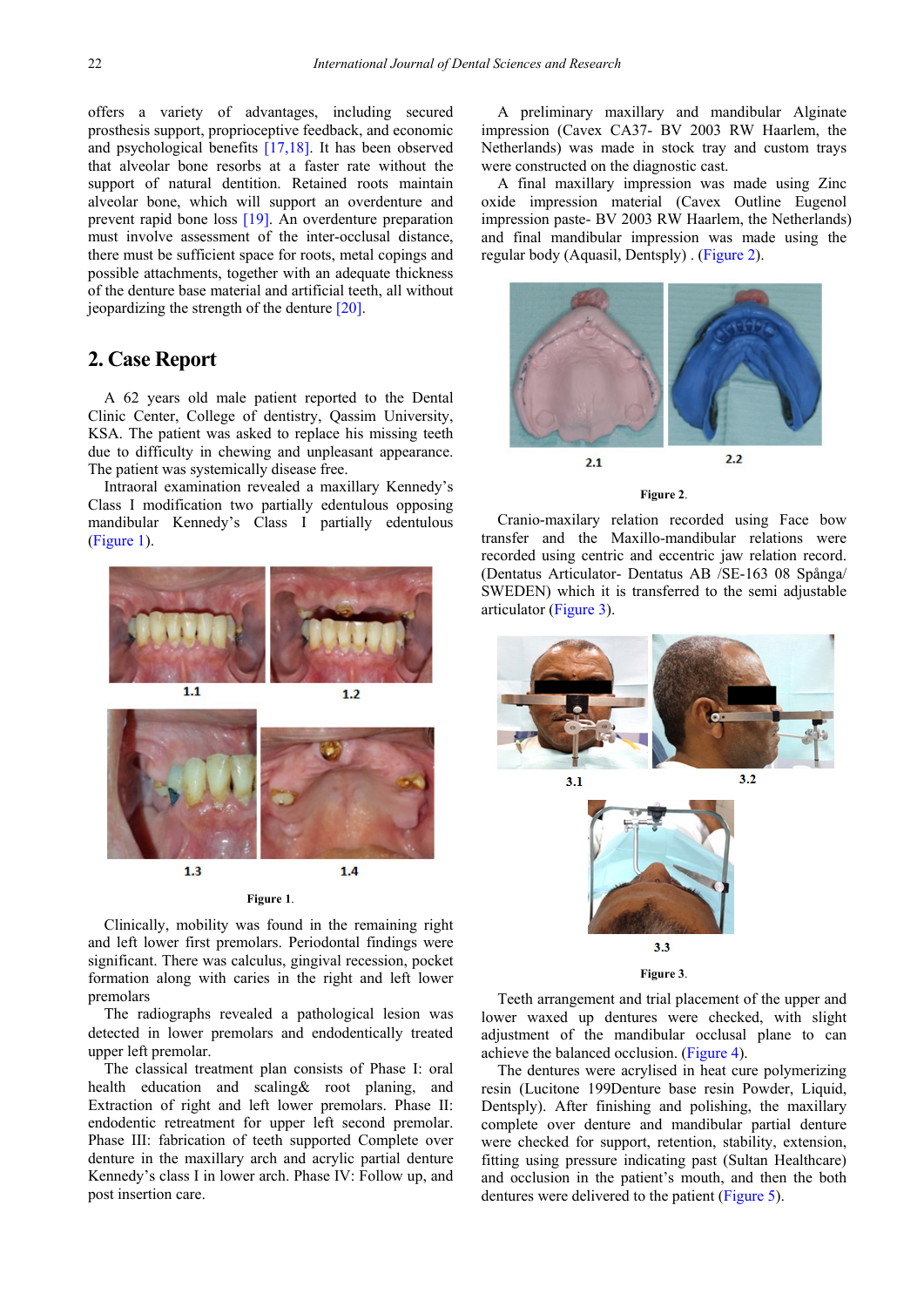<span id="page-2-0"></span>



**Figure 4**.

 $4.2$ 

<span id="page-2-1"></span>

 $5.1$ 



 $5.2$ 



5.3

**Figure 5**.

The instructions were given. The post insertion followup period following denture delivery is critical for the success of denture. An appointment should be scheduled 24 hours after delivery, and then 3 days after delivery to eliminate any problem. Post insertion appointments should be periodically scheduled to eliminate further errors resulting from settling of dentures. During these appointments the dentures should be re-evaluated as regards, occlusion, retention, stability, and fitting.

At the end, we treated pseudo class III malocclusion by complete tooth supported overdenture.

### **3. Discussion**

Edentulism is considered a major public health problem worldwide, despite the advancement in preventive dentistry [\[3\].](#page-3-2) Various studies have reported that there is a continuous resorption of the residual alveolar ridge in completely edentulous patient with complete denture and this continuous resorption may lead to serious Prosthodontic problem and difficulties both for the patient and the dentist [\[21\].](#page-3-14) It is also an agreement with Jain, et al who supported that preserving the remaining natural teeth have an excellent effect on retention and stability of dentures. It is also gives the patient a great psychological satisfaction [\[22\].](#page-3-15)

In the first phase of treatment plan, we started with oral hygiene instructions, scaling and root planing to improve the periodontal condition of the remaining teeth, then we extracted the right and left lower premolars owing to have root caries and grade -2 mobility rendering them unpreservable. In the Second phase, retreatment for upper left second premolar was done to correct the inappropriate root canal obturation.. In the Third phase, Maxillary acrylic Tooth supported complete overdenture and Mandibular acrylic partial denture Kennedy's classI was done according to the conventional technique.

We used balanced occlusion scheme which required slight occlusal adjustment in the remaining mandibular anterior teeth. Mal-aligned, tilted or supra-erupted teeth in the opposing arch pose problems and should be corrected to achieve a balanced occlusion in patients who require tooth supported overdenture. Balanced occlusion is developed to improve the stability of the dentures during all functional and/or parafunctional movements of the mandible. Lack of occlusal balance may cause a variety of denture related problems including instability, mucosal inflammation, soreness, bone resorption and ultimate patient's dissatisfaction [\[23\].](#page-3-16) In fourth phase, frequent recall visits were conducted for occlusion refinement and correction of any border overextension. The patient was very satisfied with his new dentures from all the aspects including function and esthetics.

# **4. Conclusion**

The over denture has proven innumerable advantages and applications compared with conventional complete denture. The success depends upon proper case selection with critical monitoring of various steps. Prosthodontic rehabilitation of cases like partial anodontia not only improves function and esthetics dramatically, but also psychologically boosts the morale of the patients more so when the individual is of younger age.

#### **Acknowledgments**

I would like to thank Dr. Shaul Hameed from department of Oral and Maxillofacial Radiology , College of dentistry, Qassim University for his consultation.